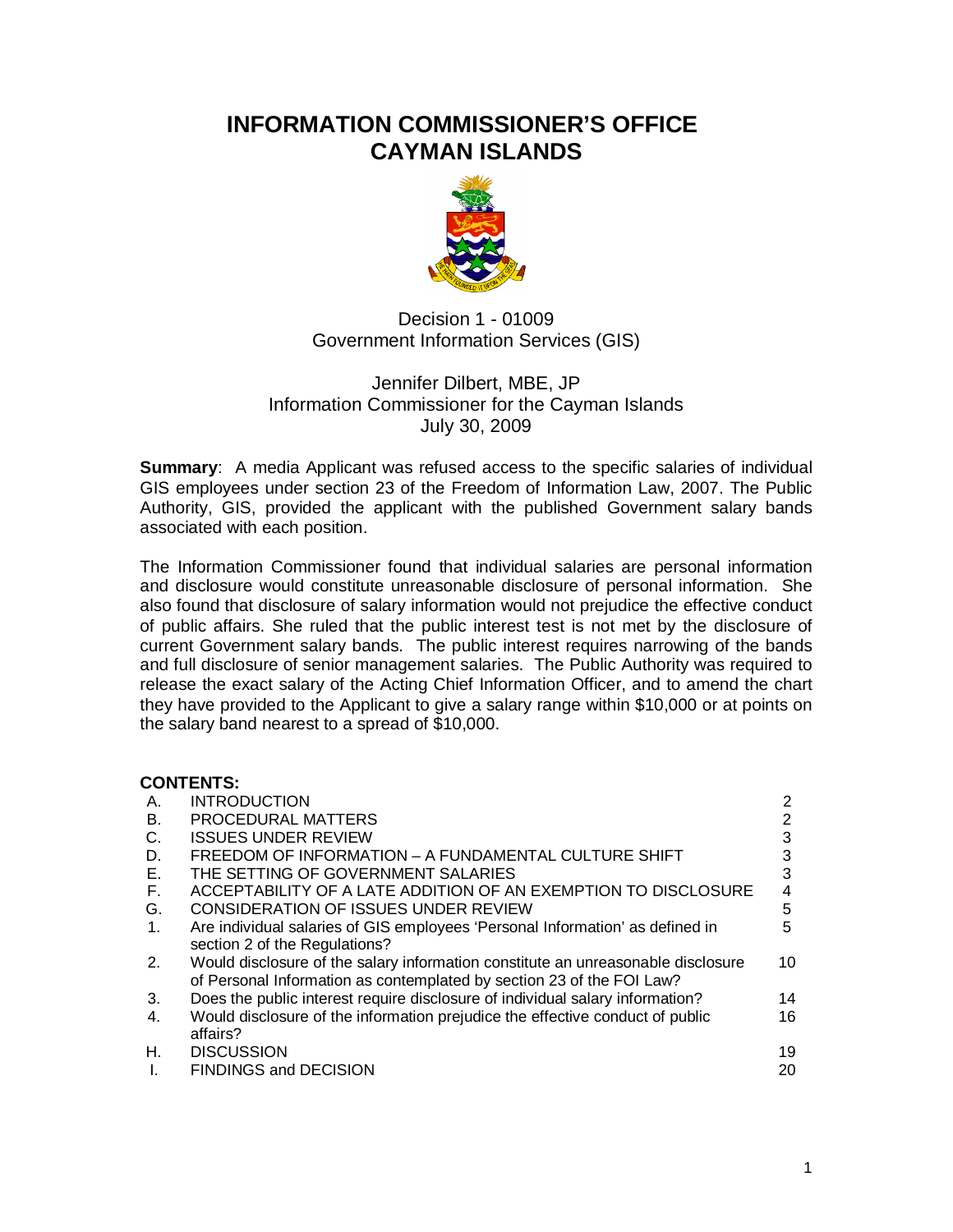#### **Statutes Considered:**

Freedom of Information Law, 2007, sections 20(1)(d), 23, and 26. Freedom of Information (General) Regulations, 2008, section 2.

### **A. INTRODUCTION**

On January 6, 2009, the Applicant requested the following records from Government Information Services ("GIS"):

"Complete list of all current GIS employees, their titles, brief job description and annual salaries including bonuses, overtime, incentive payments, and expenses covered, if any. I would also like a break down of specific costs related to any job-related travel taken by those employees which was paid for by Government and the reasons for such travel."

GIS is the principal Government entity responsible for local public relations.

On May 1, 2009 GIS responded to the request, providing a list of all current GIS employees and their titles, contracts, pay grades and expenses, but refused access to the individual salaries under section 23(1) of the Freedom of Information Law, 2007 ("FOI Law") on the grounds that disclosure of the annual salaries would be an unreasonable disclosure of personal information.

The Applicant filed an appeal of this decision to the Information Commissioner on May 4, 2009 stating his belief that "the salaries of employees paid from the public's purse should be a matter of public record."

As is the policy of the Information Commissioner's Office ("ICO") the matter was diverted to mediation to determine whether the matter could be informally resolved. Mediation was not successful, and a Notice of Hearing was issued on June 5, 2009. In addition to GIS and the Applicant, all GIS employees were included as parties to the appeal. Furthermore, the Portfolio of the Civil Service ("POCS") was invited to participate in a limited capacity as an Intervener, and the Cayman Islands Civil Service Association ("CICSA") requested and was permitted to participate as an intervener.

#### **B. PROCEDURAL MATTERS**

After the Notice of Hearing was issued, GIS requested that they be permitted to add an additional exception to disclosure of the records in dispute, namely section 20(1)(d) of the FOI Law, which states that a public authority may withhold information if disclosure would be likely to prejudice the effective conduct of public affairs. **I decided to allow GIS to put arguments forward as to why I should accept this late addition.**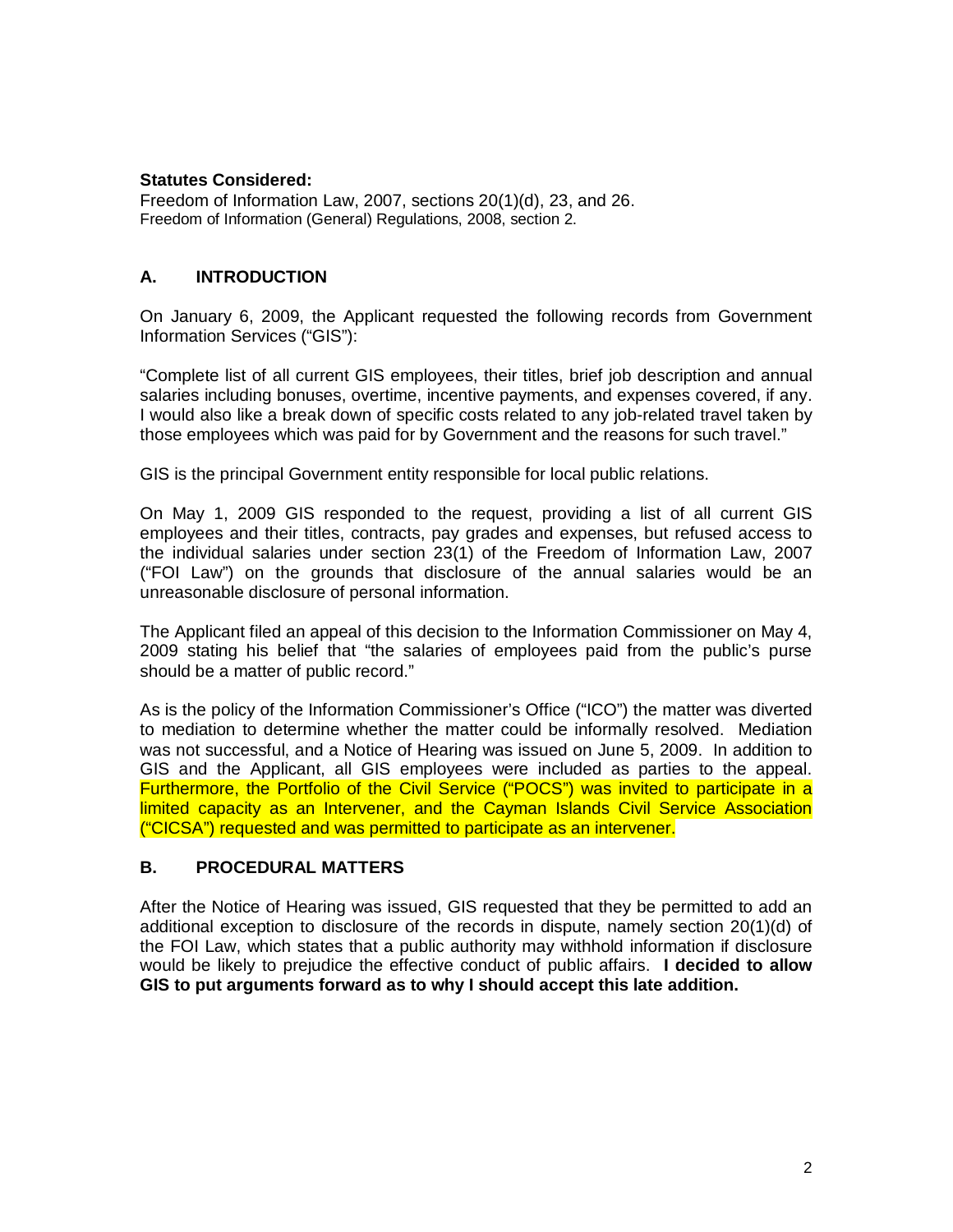### **C. ISSUES UNDER REVIEW IN THIS HEARING**

The issues to be decided in this hearing are:

- 1. Does the salary information of employees of GIS constitute "personal information" as defined in section 2 of the Freedom of Information (General) Regulations ("Regulations")?
- 2. If the salary information is determined to be "personal information," would disclosure of that information constitute an unreasonable disclosure of personal information as stated in section 23 of the FOI Law?
- 3. If the answer is "yes" to questions 1 and 2, does the public interest test in section 26 require disclosure of the individual salary information?
- 4. Is GIS permitted to add an additional exemption (section 20(1)(d)) to the records in dispute?

### **D. FREEDOM OF INFORMATION – A FUNDAMENTAL CULTURE SHIFT**

This is the first decision I have issued under the Cayman Islands' FOI Law, and as such, a brief discussion about the purpose and processes under the Law is warranted. The FOI Law came into force in January 2009. Section 4 sets out the objects of the Law:

…to reinforce and give further effect to certain fundamental principles underlying constitutional democracy, namely-

- (a) governmental accountability;
- (b) transparency; and
- (c) public participation in national decision making

The FOI Law does so by replacing the discretion of Government to decide when, what and to whom it will disclose information with a uniform set of rules that all public authorities must respect and abide by when making disclosure decisions. The rules in the FOI Law allow public authorities to balance the public's general right of access against the need, in limited and necessary circumstances, to keep information confidential in the public interest.

The FOI Law represents a fundamental shift in the operations of Government to an environment where routine disclosure of information is commonplace, and the public's right to information is denied only when there are objective reasons and legal authority for doing so. Under the FOI Law, the onus at hearing for justifying a refusal to provide access rests solely with the public authority that withheld the requested information.

### **E. THE SETTING OF GOVERNMENT SALARIES**

I am grateful for the assistance the Portfolio of the Civil Service rendered in this hearing by providing, at my request, background information on how salary bands are determined, how positions are assigned a band, and how an individual's salary within that band is determined.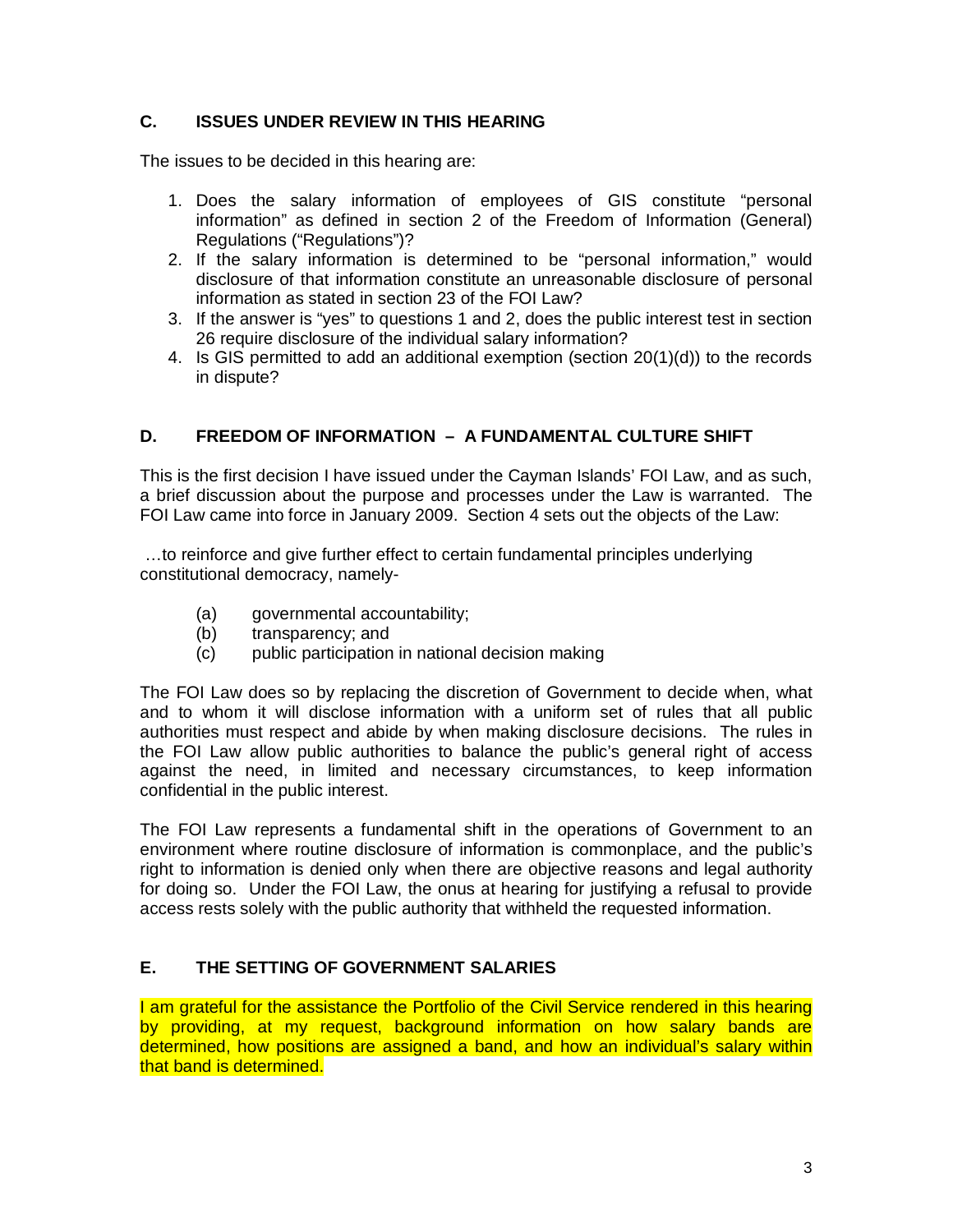#### POCS stated that:

"The current salary bands have been in effect since 1999 and were the outcome of the recommendations of a Governor appointed Salaries Review Committee. Whilst the bands have remained unchanged during that period, the monetary amounts associated with each band are adjusted regularly to reflect Cost of Living (COLA) increases."

A specific position is assigned to a salary band using the Hay Job Evaluation methodology: "The Hay methodology takes into account how much a job requires of the following set of criteria: "Know-How", "Problem Solving" and "Accountability". Points are determined within each of these factors and aggregated to give an overall rating for the role."<sup>1</sup> There are eighteen "grades", each grade relating to range of scores derived from the Hay Job Evaluation methodology. Those grades are ranked from A to R, "A" being the highest.

The table at Appendix I illustrates the salary scale currently in use by the Cayman Islands Government and available to the public. The table shows the points within each grade band, and the specific salary for each point. The salary range from the top to the bottom of each grade varies and is as large as \$27,672 for Grade G and over \$20,000 for several other grades.

An individual's salary within a band is "agreed between the appointing officer and the employee".<sup>2</sup> It is expected that appointing officers adhere to the official Pay Policy to assist them in making "fair and equitable decisions" in placing a particular individual at a particular point on the pay scale. The POCS "Pay Policy - Guidance on Pay Allocation within Salary Grades" is intended to promote fairness and consistency in assigning salaries, and provide the basis to both make and defend those decisions.<sup>3</sup>

The Pay Policy indicates that a new employee should be paid at the "minimum point of the pay grade", unless for example, the candidate surpasses the essential and desirable qualifications, or holds relevant alternative qualifications that exceed what is required. In addition, the experience of the employee, current salary and rarity of skill justifies starting at higher than the minimum. Moving an existing staff up the pay grade must be supported by objective measures, such as the employee upgrading his/her skills, job reevaluation, to ensure retention of the employee or to rectify a situation that has been identified as unfair.<sup>4</sup> One factor in isolation cannot be used to justify a pay increase; the policy expects that all of the factors be considered.

#### **F. ACCEPTABILITY OF A LATE ADDITION OF AN EXEMPTION TO DISCLOSURE BY GIS**

After the Notice of Hearing was sent, GIS requested that the issues under review be amended to add a second exception to disclosure. Should GIS be permitted to add an additional exemption (section 20(1) (d)) to the records in dispute?

 $\overline{\phantom{a}}$ 

<sup>1</sup> Submission of the Portfolio of Civil Service, June 8, 2009

<sup>2</sup> Submission of the Portfolio of Civil Service, June 8, 2009

<sup>&</sup>lt;sup>3</sup> Pay Policy - Guidance on Pay Allocation within Salary Grades January 2008

<sup>4</sup> Pay Policy - sections 3 and 4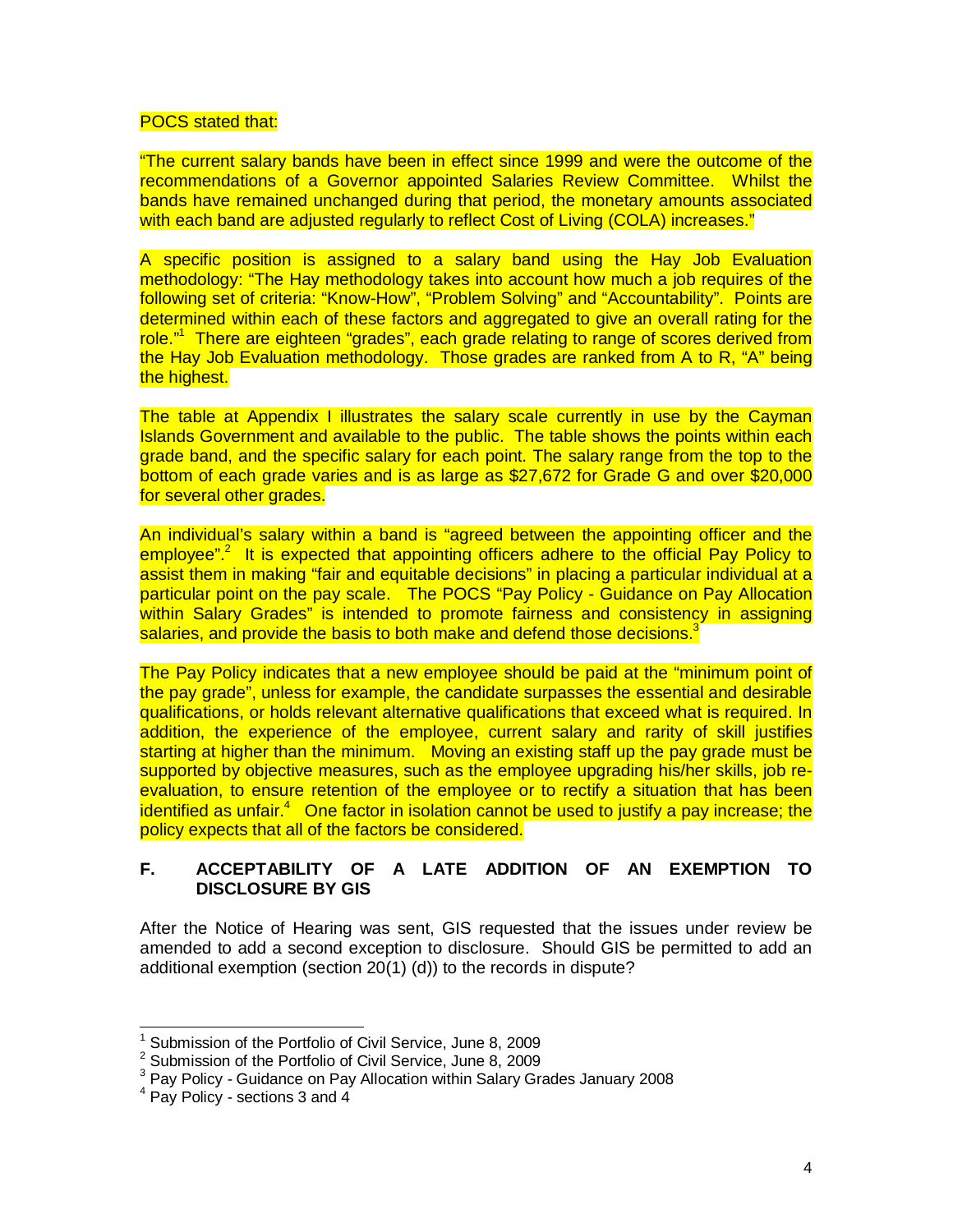When responding to an access request, section 5 of the FOI Law requires a public authority to provide written reasons for withholding information, and cite its legal authority for doing so. In this case, GIS applied section 23, and after the Notice of Hearing was issued, requested to apply section 20(1) (g).

Public authorities must be diligent and thorough in considering and responding to requests for records. Applicants must be given complete information on a timely basis; to do otherwise may potentially prejudice the ability of the applicant to properly speak to the matter at hearing. It will generally be the case at a hearing that public authorities have more resources than the applicant and access to legal advice, and layering additional exemptions to the records in dispute at the hearing stage makes the process that much more difficult for the applicant.

In its preliminary submission, GIS explained that "because of the limited experience of the application of the exemption the [decision maker] was…uncertain as to whether various exemptions could be claimed if applicable." GIS also stated its belief that "the introduction of new exemptions at this point will not result in prejudice to the appellant as the appellant would have the opportunity to submit arguments to oppose the grounds on which the new exemptions are being applied"<sup>5</sup>.

In the Notice, the only issue for me to decide was whether or not to permit the addition of section 20(1) (d), and if my answer was "yes" to seek further submissions on the merits of section 20(1) (d). However, in addition to arguing for the late application of the exception, the initial and reply submissions of both GIS and most of third parties, as well as the submission from the Civil Service Association contained substantial arguments for the application of section 20(1) (d).

Public authorities should take note that I expect them to document all exemptions in their initial response letter, or following this, at internal review. If the matter comes to appeal and further exemptions are identified during the mediation process, the Applicant will then receive proper documentation of that fact and proceed to a hearing if necessary with full knowledge of the issues under review.

**However, I decided in this case to permit the addition of section 20(1) (d), but did not seek further submissions on the merits, which I discuss under 4. below.**

# **G. CONSIDERATION OF ISSUES UNDER REVIEW**

### **1. ARE INDIVIDUAL SALARIES OF GIS EMPLOYEES "PERSONAL INFORMATION"?**

GIS has relied on section 23(1) of the FOI Law to withhold the individual salaries. That section permits a public authority to withhold information if the disclosure of that information would be an unreasonable disclosure of "personal information". In assessing the whether section 23 has been appropriately applied, I must first determine whether the information is in fact "personal information" as defined in the Regulations. Section 23 *only* applies to "personal information."

 $\overline{a}$ <sup>5</sup> Preliminary submission of GIS, page 5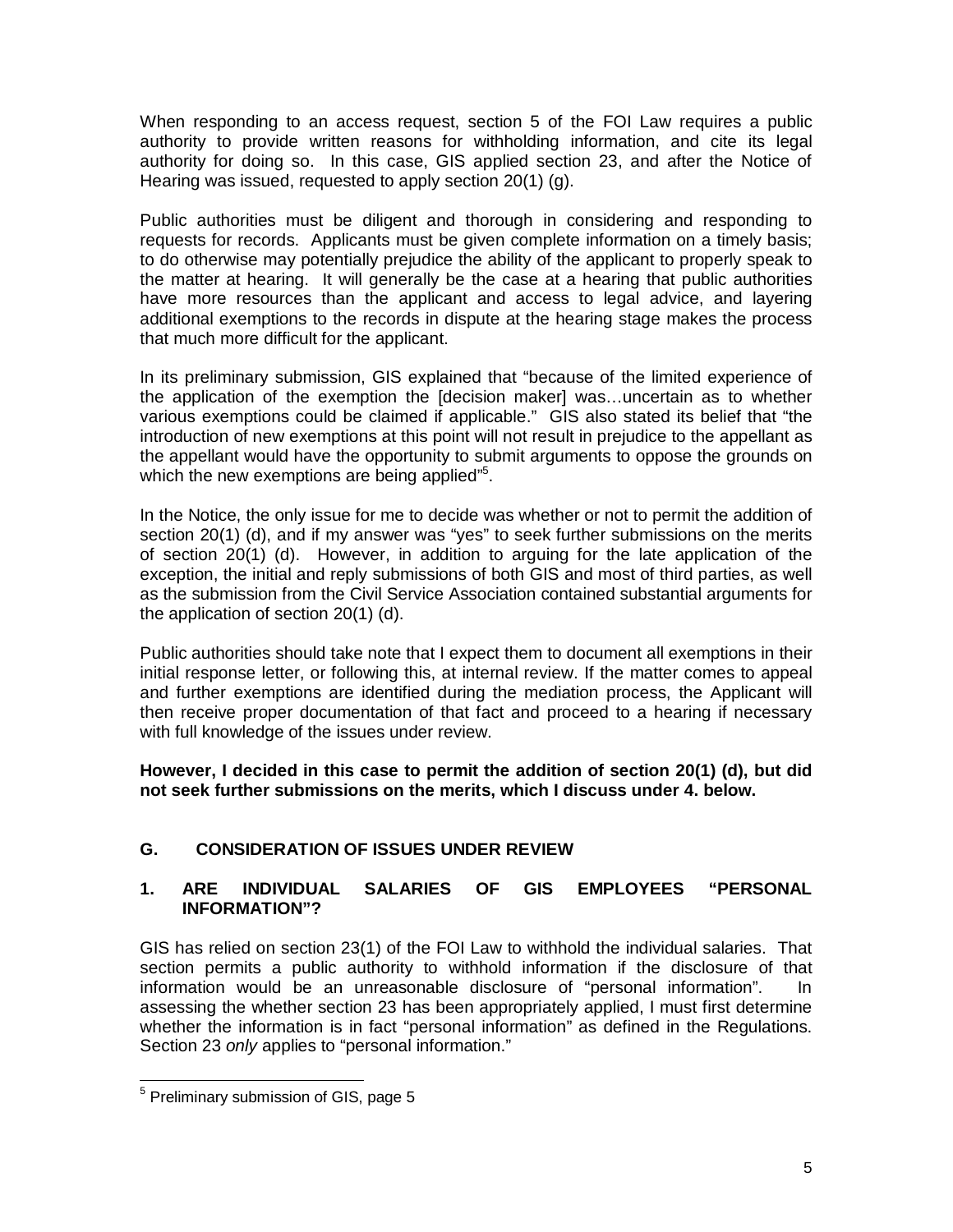Does the specific salary information of GIS employees constitute "personal information" as defined in section 2 of the Regulations?

"Personal information" means:

Information or an opinion (including information forming part of a database), whether true or not, and whether recorded in material form or not, about an individual whose identity is apparent, or can reasonable be ascertained, from the information or opinion, including but not limited to-

- (a) the individual's name, home address or home telephone number;
- (b) the individual's race, national or ethnic origin, colour or religious or political beliefs or associations;
- (c) the individual's age, sex, marital status, family status or sexual orientation;
- (d) an identifying number, symbol or other particular assigned to the individual;
- (e) the individual's fingerprints, other biometric information, blood type, genetic information or inheritable characteristics;
- (f) information about the individual's health and health care history, including information about a physical or mental disability;
- (g) information about the individual's educational, financial, employment or criminal history; including criminal records where a pardon has been given;
- (h) anyone else's opinions about the individual; or
- (i) the individuals personal views or opinions, except if they are about someone else;

but does not include-

- (i) where the individual occupies or has occupied a position in a public authority, the name of the individual or information relating to the position or its functions or the terms upon and subject to which the individual occupies or occupied that position, or anything written or recorded in any form by the individual in the course of and for the purpose of the performance of those functions;
- (ii) where the individual is or was providing a service for a public authority under a contract for services, the name of the individual or information relating to the service or the terms of the contract or anything written or recorded in any form by the individual in the course of and for the purposes of the provision of the service; or
- (iii) the views or opinions of the individual in relation to a public authority, the staff of a public authority or the business or the performance of the functions of a public authority.

"Personal information" must first be about an identifiable individual. Most of the time, this means that the name of the individual is contained in the record but, in other cases, it may be possible to identify an individual through some other information in the record. In any situation where the identity of the individual can be ascertained or deduced by the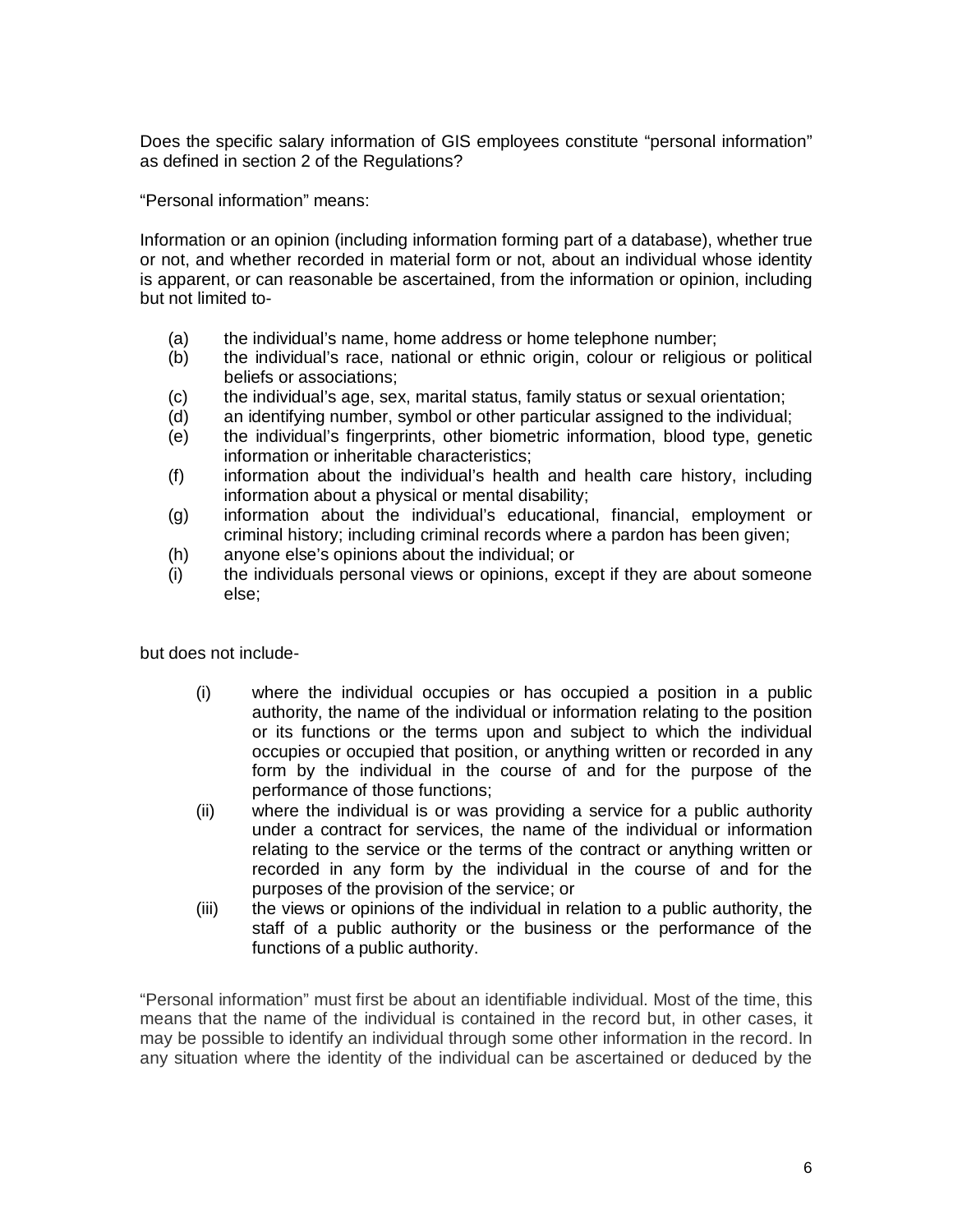information in the record, that information is personal information for the purposes of the FOI Law, unless it is excluded from the definition of personal information.

### **I conclude that the information sought is about an identifiable individual.**

The Civil Service Association states, without further explanation, that this exception is "subservient" to the general definition, and as such, the salaries of civil servants should be considered to be financial and employment personal information as found in the general definition. I do not agree with this compartmentalised interpretation, and believe the definition must be considered as a whole. In my opinion, exceptions (i) to (iii) apply to the entire definition of "personal information" ie. (a)  $-$  (i). The relevant section in this discussion is (i). That section provides that the name of a current or former public employee, information relating to the employee's position or its functions, the terms upon and subject to which the individual occupies or has occupied that position, anything written or recorded in any form is excluded from the definition of "personal information." The question then becomes where do individual salaries fall - within the exceptions or within the general definition?

Under the exception, the "terms upon and subject to which" a person occupies a civil service post is not "personal information". "Terms upon and subject to which" is not defined in the FOI Law. A standard principle of statutory interpretation is that a word or words are given therin ordinary or plain meaning unless otherwise provided for in the statute.

"Terms" is defined as "a specified condition or proviso".<sup>6</sup> Is the exact salary a specified condition upon which an individual employee occupies a post? In the Civil Service job descriptions are weighted using the Hay Methodology, the job is assigned a letter from A to R, and each letter grade is allocated a salary range. When a new job is advertised, it is posted with the salary range, and the successful applicant negotiates a starting salary, which is confirmed in the employment agreement.

According to POCS, the starting salary of a new employee is based on a broad evaluation of seven factors: relevant qualifications, relevant experience, remuneration package, individual circumstances, rarity/difficulty of skill, internal equity of salaries and budget allocations. Increases for existing staff or increases because of job evaluations rely on the same seven factors, with two more considered - retention issues and alternatives to salary point rises, such as duty allowance.

### **1(a) The position of GIS**

In its initial submission, GIS argues that the individual salary reveals individual characteristics of employees that fall within the general definition of "personal information." GIS states that employees' specific salaries are included in the definition of personal information as the exact salary "is the result of personal negotiation with each employee and are determined by varying factors, e.g. commitment, skill, experience and a range of competencies. Salaries are therefore very specific and unique to each person and are thus personal information."

<sup>&</sup>lt;u>e</u><br>Extending Dictionary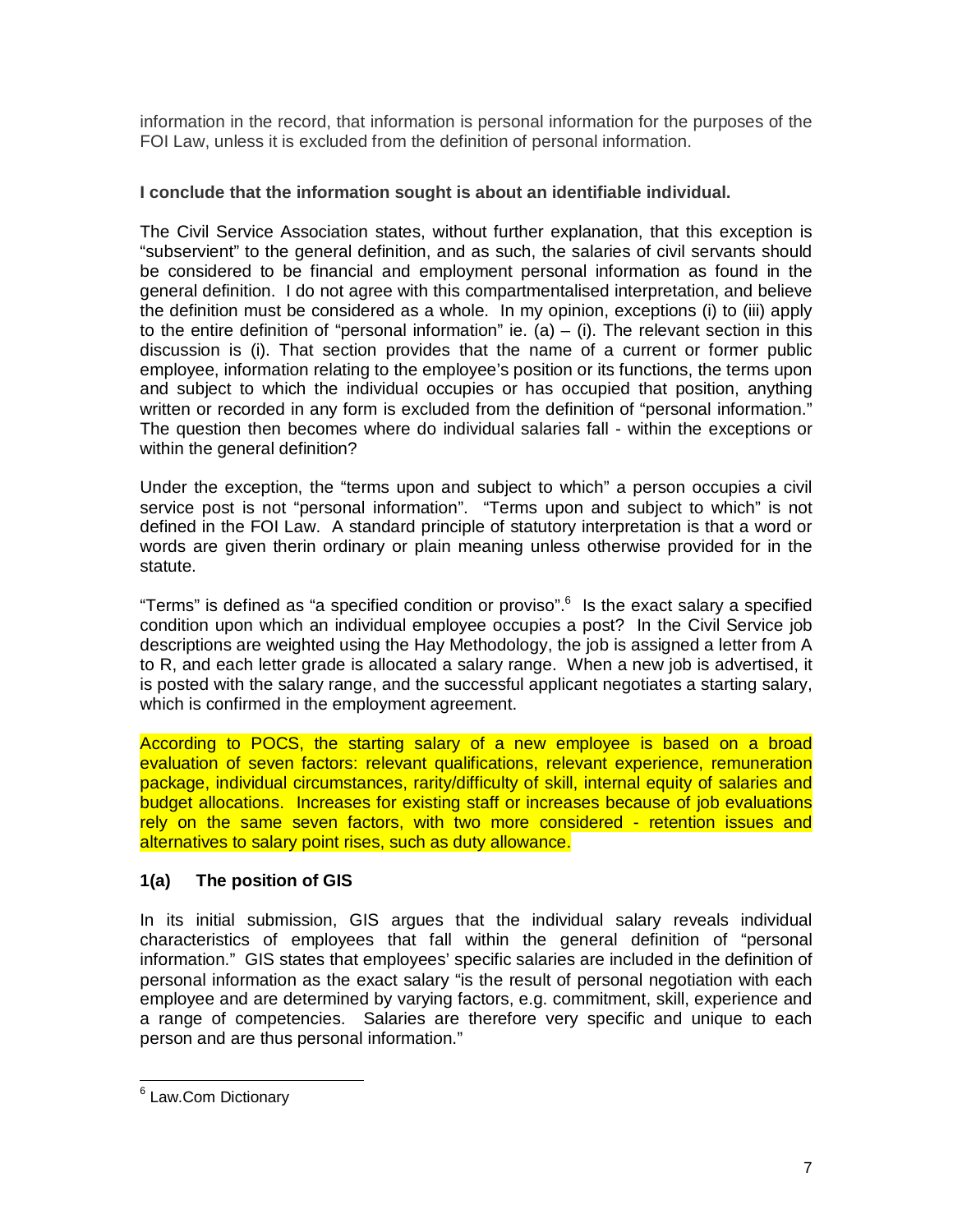### **1(b) The position of the Civil Service Association**

The Civil Service Association mirrors the position of GIS. They argue that the individual salary constitutes "financial" and "employment" history information as defined in the general definition of "personal information":

"We believe that the general definition of personal information, and also sub-section (g), 'information about the individual's…financial or employment…history' is directly applicable to the salaries of GIS employees. This point is made stronger by the fact that while salaries are pegged to salary bands, the flexibility afforded within those bands will result in employees in the same band receiving different annual amounts because of negotiations with their employer based on their skills, tenure, experience and education. This component means that each employee's actual take home pay will be specific to him or her, and hence personal."

### **1(c) Third Party comments**

All but two of the GIS employees have objected to the release of their salary, and most have sent in a standard response which states without further explanation "I am aware of the request for my specific salary. However, I feel this is personal information and therefore I do not want it published."

One of the third parties indicated:

"I believe that the actual salary a civil servant makes is personal information because the exact salary is negotiated rather than determined according to a known formula. As a negotiated sum, the salary may reflect factors and situations that are unique to the individual civil servant and are therefore personal and private."

Another stated:

"I understand that there is reason to be interested in how government spends its money. But this must be balanced against the right to individual salaries … the spirit of FOI is to provide transparency into government processes, not to provide transparency into my bank account; the application is organizational, not individual."

None of the third parties has objected to the release of the salary bands.

#### **1(d) The Applicant's position**

The Applicant states:

"We simply did not find it credible that government would argue that a person's current salary, or current government expenditure, qualifies as "financial history". Financial history is generally used to mean credit history, property ownership, debts, bank account records, etc. …surely the "terms upon and subject to which the individual occupies or occupied the position" as stated [in the Regulations] is more relevant to this matter, but if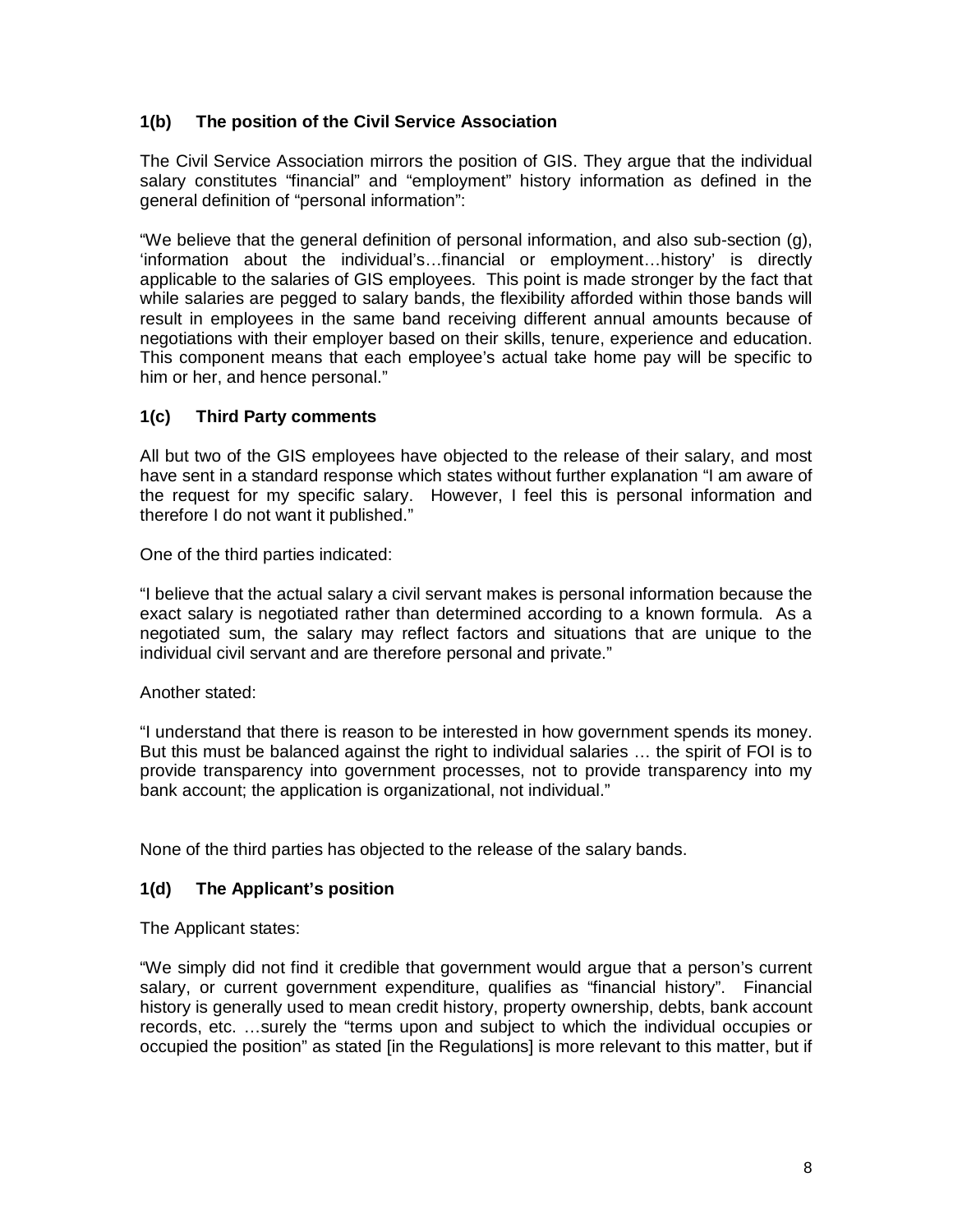GIS wishes to state that financial history equals government expenditure/salary, they are of course free to do their endeavor best."<sup>7</sup>

### **1(e) Discussion and finding - is the salary information "personal information?"**

GIS has provided several UK cases supporting its position. While I am not in any way bound by UK findings, in the absence of other references and mindful of the fact that the definition of "personal information" in the Cayman Islands FOI Law is identical to that found in the Irish FOI Law, such cases can be helpful. I also accept the applicant's warning not to be "swayed" by these cases, as "there are many other countries, including the USA, Mexico, parts of Canada and even our sister Overseas British Territory Bermuda that do release individual salaries of public officials to a greater or lesser extent."<sup>8</sup>

The definition of "personal information" does not include the following, where the individual occupies or has occupied a position in a public authority:

- The name of the individual
- Information relating to the position or its functions
- Terms upon and subject to which the individual occupies or occupied that position
- Anything written or recorded in any form by the individual in the course of and for the purpose of the performance of those functions

I believe that the salary range that attaches to a particular position is "information relating to the position." The grade and the salary range attach to the position, not to the individual post-holder. Information about the "functions" of a position would include, for example, records such as job descriptions or terms of references for specific projects.

Generally, I believe that the employment contract represents the basic "terms upon and subject to which" the person occupies the post. However, it would not follow that all of the personal information contained in the document or that derives from those terms and conditions would be public. For example, the marital status, name of the spouse and dependents normally would be withheld, which occurred in this instance. Another example involves performance measurement. The standard terms and conditions state that the employee must participate in the performance management system, but records derived from that process, for example performance evaluations, do not automatically fall under the "terms" of the agreement.

**I am persuaded that the actual salary or salary increases, based upon unique factors of the post holder, such as previous income, long service or performance evaluations, could potentially reveal personal characteristics of the individual and therefore reveal financial and employment personal information. As such, I find that the specific salaries qualify as "personal information" under the FOI Law.**

<sup>-</sup> $\frac{7}{1}$  Sur-reply of applicant, July 15, 2009

<sup>&</sup>lt;sup>8</sup> Initial submission of the applicant, July 2, 2009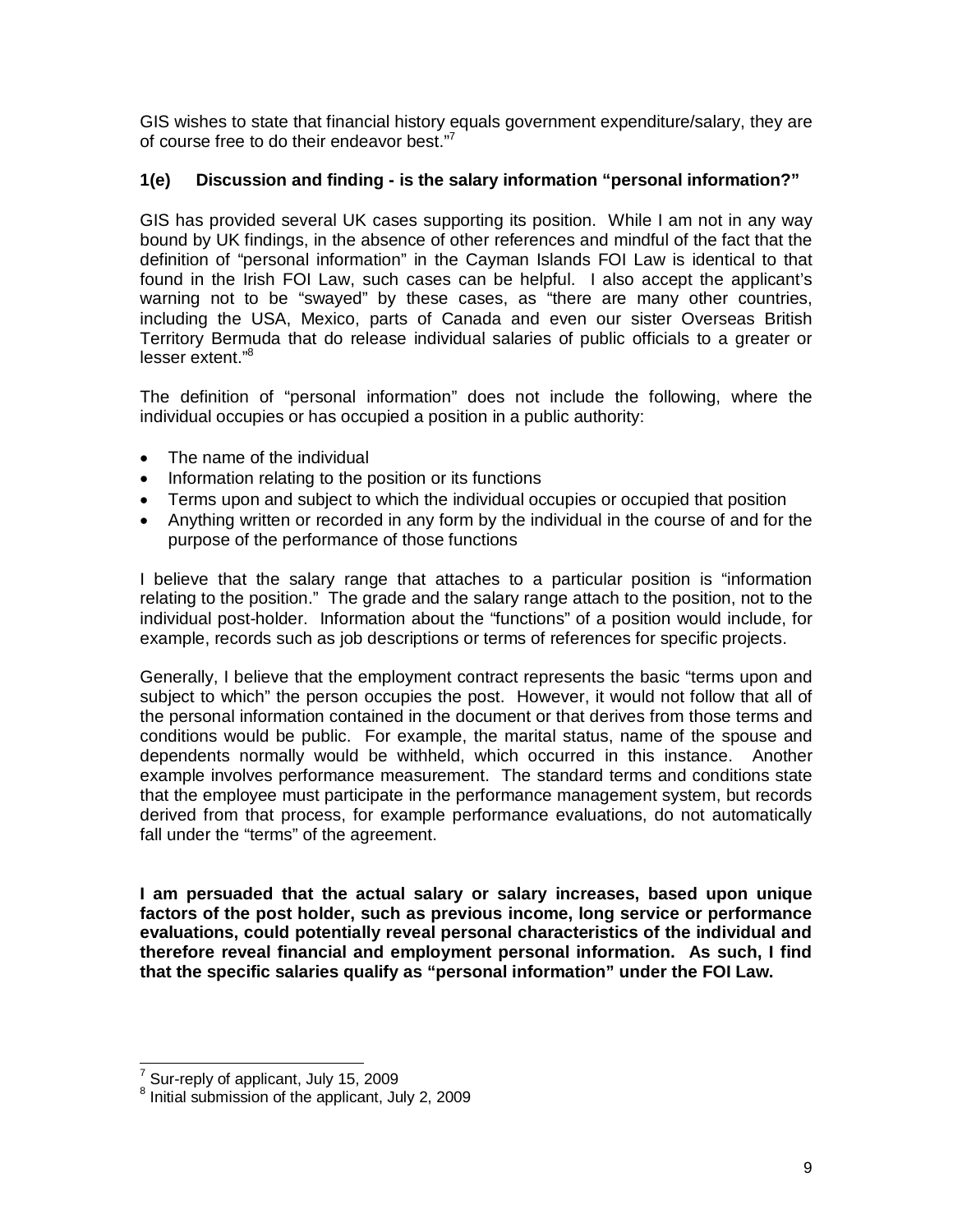#### **2. WOULD DISCLOSURE OF THE SALARY INFORMATION CONSTITUTE AN UNREASONABLE DISCLOSURE OF PERSONAL INFORMATION AS CONTEMPLATED BY SECTION 23?**

Having found that the individual salaries constitute "personal information," I must now decide whether disclosure of that information would be "unreasonable." In order for a public authority to apply this exception, disclosure of personal information must meet the harms test of being an unreasonable disclosure of a third party's personal information.

Section 23 states:

"Subject to the provisions of this section, a public authority shall not grant access to a record if it would involve the unreasonable disclosure of personal information of any person, whether living or dead."

The term "unreasonable" is not defined in the FOI Law. A useful definition of this term is "not guided by or based on good sense or beyond the limits of acceptability."<sup>9</sup>

Public authorities cannot automatically assume that the FOI Law protects all personal information from disclosure by virtue of section 23. The only personal information protected is that which would be *unreasonable* to disclose. In determining whether a specific disclosure of personal information is unreasonable, the public authority must consider all of the circumstances relevant to the request, including, for example, the sensitivity of the information, the age of the record, whether the information is necessary for a fair determination of someone's rights, the social context or whether normal procedures have not been followed. <sup>10</sup>

#### **2(a) The position of GIS**

GIS has asserted, without providing any explanation or evidence, that "GIS employees have the right to privacy, and releasing exact salaries violates this privacy."<sup>11</sup> In the Cayman Islands, there is no legislated right to privacy, other than is found in section 2 of the FOI Law. $12$ 

GIS has not explained why it believes disclosure would be "unreasonable." GIS has cited two specific decisions made by the Irish Information Commissioner under the Irish FOI Law (whose definition of "personal information" the Cayman FOI Law adopted) where the Commissioner upheld the decision to withhold the individual salaries:

"I am satisfied that the salary scale applicable to the post, as opposed to Mr. A's point on that scale, can be said to be information relating to the office or position held by Mr. A

j <sup>9</sup> Oxford Online Dictionary

<sup>&</sup>lt;sup>10</sup> These types considerations are standard in many Freedom of Information Laws, including the BC, Alberta and Ontario Freedom of Information and Protection of Privacy Acts,

<sup>&</sup>lt;sup>11</sup> Initial Submission of GIS

 $12$  There are other statutes in Cayman that provide for confidentiality of certain information (i.e. the Monetary Authority Law, 2004) but no overarching right to privacy legislation exists, although the government has indicated its intention to bring one into force in the near future.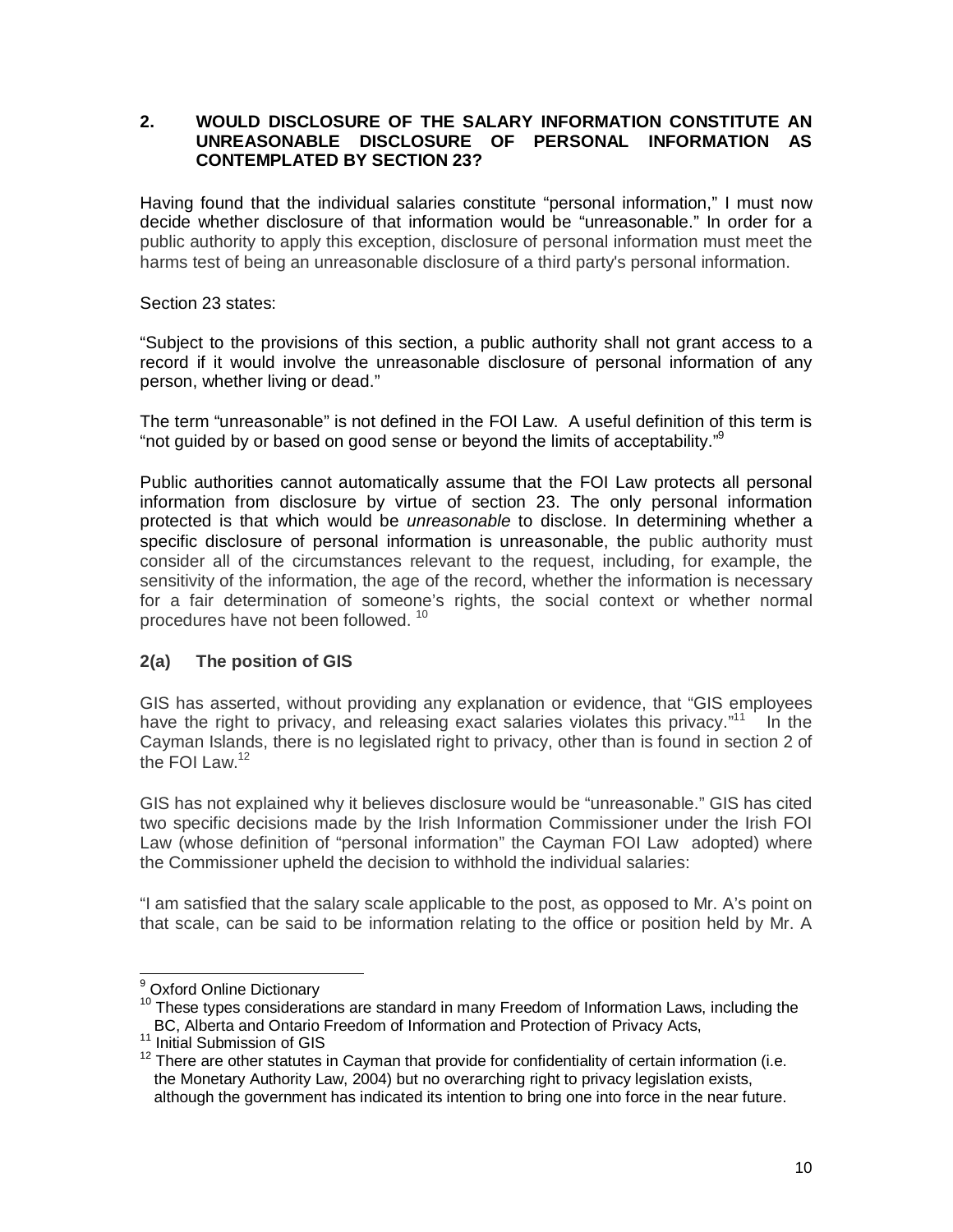and as such does not constitute personal information. I find that, in this case, access to Mr. A's specific salary would involve the disclosure of personal information of Mr. A.<sup>"13</sup>

However, GIS has failed to mention that the Irish FOI Law has a lower threshold with respect to the same section found in our FOI Law. The Irish FOI Law does not contain a requirement that the disclosure be "unreasonable" The Irish statute simply states, "A head shall refuse to grant a request under section 7 if in the opinion of the head, access to the record concerned *would involve the disclosure of personal information."<sup>14</sup>* As such, these cases do not provide any guidance as to whether disclosure of specific salary information would be unreasonable.

### **2 (b) The position of the Civil Service Association**

The Civil Service Association states:

"…the aim of FOI is to ensure that the public has the information that it needs in order to feel confident in the operations of Government. So while it is reasonable for the public to know that jobs within the public service have been properly assigned to salary bands based on the duties of those jobs, and for the public to know the expected cost categories of those jobs, the disclosure of the exact salaries would be unreasonable. In fact while providing no additional benefit to the public, this disclosure would offend the duty to preserve the privacy of individual public servants. Therefore, the only way to provide the public with relevant information while satisfying the privacy matter is to stop disclosure at the salary bands."<sup>15</sup>

#### **2 (c) Third Party comments**

The majority of the GIS employees object to the release of their salaries, expressed in a variety of ways:

"I strongly object to the details of my salary being made public. Civil servants' salary bands are already in the public domain and that should be sufficient for anyone. [the applicant] wants a job description - fine. But what goes into my bank account on a monthly basis is my business and my employers - no one else's."

"I believe this information is personal and that its disclosure could be detrimental to me…as follows…in the age of the Internet, where everything goes viral in seconds, the information is not only going to be available in Cayman, but all over the region and the world. Persons with less than honorable intentions could believe I have cash and this places me at risk for attacks especially traveling to certain countries in the region."

"The time that has been spent considering the repercussions of the disclosure of my exact salary has been draining. In an age of identity theft, any person could take my exact salary (which would of course, appear on the Internet if it is made public locally) and use it to commit fraud."

 $\overline{a}$  $13$  Office of the Information Commissioner of Ireland, Case 020248, July 18, 2002

<sup>&</sup>lt;sup>14</sup> Freedom of Information Act, Ireland, section 28

<sup>&</sup>lt;sup>15</sup> Submission of the Civil Service Association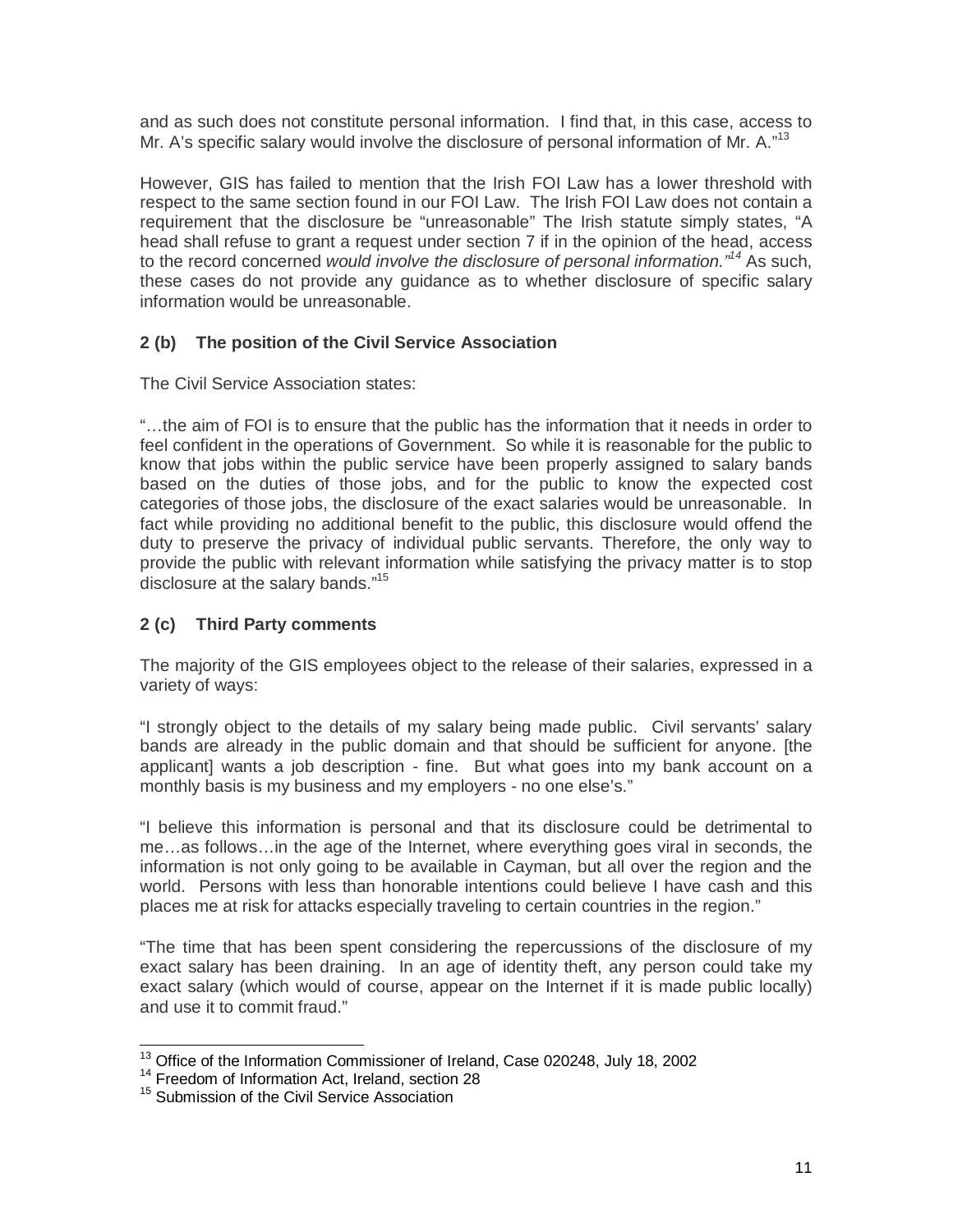"I am offended by this request as it is extremely personal information. I am a Caymanian and I know many people here do not want anyone; not my family friends or strangers [to] know my salary as this will certainly stir up a lot of begging, jealousy and contempt. Our staff consist of many different nationalities, has anyone considered the legal ramifications of publicizing their salaries? This island has been built on secrecy laws in particular regards to the earnings of foreign nationals. Should an individual have their personal information released because a journalist wants to shit stir…I feel this request can hurt our business and our reputation with our clients. We do not need our clients withdrawing now; in a time of global financial distress, because they feel that the individuals of GIS are overpaid. Look at what is happening all around the world, CEO's are being ridiculed for making too much money. No one gave a hoot before, but make that salary public and everybody's a lynch man. We will suffer the same fate; we will be the subjects of personal value judgment based not on real worth but on emotional value. The same thing happened when MLA's asked for raises years ago, salaries were made public and the public went nuts."

The salaries of all Members of the Legislative Assembly have since been released and published.

### **2 (d) The position of the Applicant**

The applicant declined to comment here, correctly stating that the burden of proof in this matter rests with the public authority. However, the applicant did refer to the fact that the new Leader of Government Business has publicly announced his intention, in the near future, to release his exact salary, the exact salaries of all the members of the Legislative Assembly and appointed board members. The applicant also indicated that two "prominent public officials," the Auditor General and the Member for North Side proactively released their salaries "because they are of the belief those salaries were indeed public information."

#### **2 (e) Discussion and finding – would disclosure of individual salaries constitute an unreasonable disclosure of personal information?**

The salary bands for all eighteen grades in the Civil Service have been publicly available for more than ten years. There is internal inconsistency to the arguments GIS has put forward in this hearing. GIS argues on the one hand that the bands are sufficiently narrow to allow someone to formulate a reasonable opinion on the salary of any employee. Yet, on the other hand, it claims that releasing the actual salaries would have an unreasonable, ruinous effect on the morale of GIS, the efficiency of the Civil Service and potentially put GIS employees at various types of risk.

I accept that generally, financial information is "sensitive" personal information. It certainly is not commonplace in Cayman or anywhere else that I am aware of for individuals to disclose how much money they make, how big their mortgage is or how much credit card balance they carry from month to month. However, the fact that the public can determine how much any employee in government makes within a certain range through the salary bands diminishes to a certain degree, the sensitivity of this information.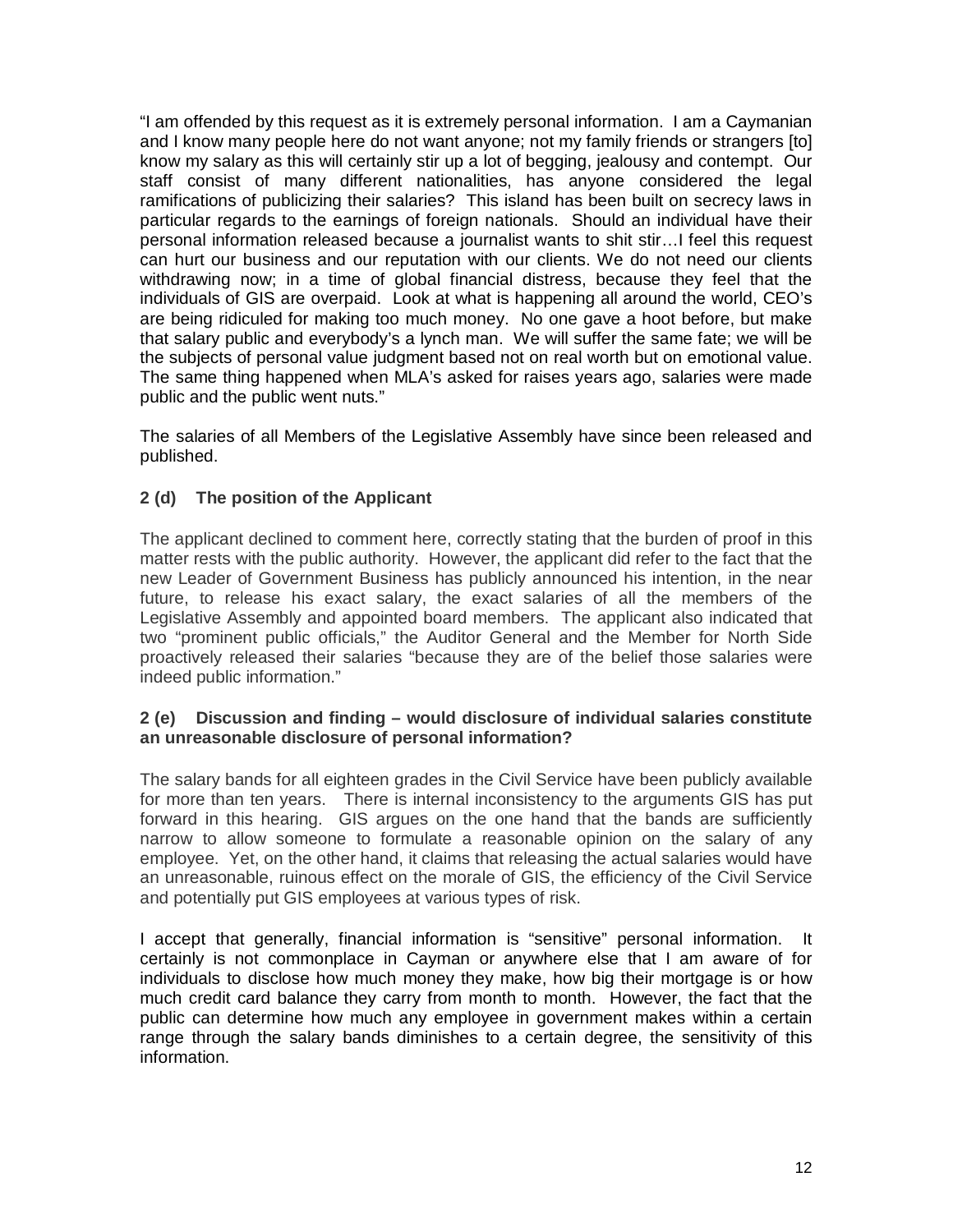The Applicant suggested in his initial submission that perhaps the salaries could be disclosed without the name. GIS properly countered that those lone individuals occupying one unique position, i.e. accountant, would be identifiable. However, I note from the information provided to both the applicant and to me at my request that there are eleven GIS employees at one pay grade. GIS has not explained why these salaries could not be released without the names and titles.

Factors that must be considered in determining whether disclosure of salary information is unreasonable are the seniority, control and influence the post holder commands. It is not the case that senior managers simply implement the political will. In their respective roles as agenda setters as well as implementers of political will, senior managers wield significant influence over the direction of government. Common sense and the FOI Law strongly suggest that the higher and more influential the post, the greater the need for transparency, and this includes more disclosure of personal information, for example, qualifications.

In the GIS and Third Party submissions, many comparisons have been drawn between the public and the private sector. In my opinion this is not a fair comparison, as the private sector is not funded from the tax base and can conduct its business free from the type of scrutiny that public authorities are subject to. I do however note the trend across many developed nations towards new laws requiring the disclosure of CEO and other executive compensation.

I do not believe that anyone would be in danger of identity theft or fraud through the publication of individual salaries, as suggested in Third Party comments. Gross salary information is not normally the basis for financial or identity crimes<sup>16</sup>. I am not aware of evidence of any such repercussions in jurisdictions that release the names, titles and actual salaries of all Government employees.<sup>17</sup> The statements of the employees reflect fears, whether real or imagined, about what might happen in the event the data were disclosed, and the personal stress such disclosure would create.

How much do the employee privacy expectations and fears factor into the analysis? It is clear that the majority of GIS employees are distressed about the prospect of the release of their salaries. Their statements indicate their strong expectations that this information remain confidential. I believe that these current employees entered into their employment contracts with the legitimate expectation that their salary information would be confidential. Despite the fact that no data protection law exists in Cayman, two of the ten fundamental privacy principles (access and amendment) are contained in the FOI Law and the balance of those principles are important. However, I expect that over time, the transparency imperative will become a part not only of the Government culture but of the hiring processes and policies of POCS, and that, in the interest of accountability, the expectations of confidentiality will diminish if not disappear altogether.

Decisions of the UK Commissioner in similar disputes have focused on whether the information in dispute "relates to the third party's public or private lives." **In my opinion,** 

 $\overline{\phantom{a}}$ <sup>16</sup> Privacy Rights Clearinghouse, USA

 $17$  The Vancouver Sun newspaper in British Columbia receives information from the BC government and publishes on the internet, in a database searchable by name and/or title, the exact salaries of more than 30,000 provincial employees.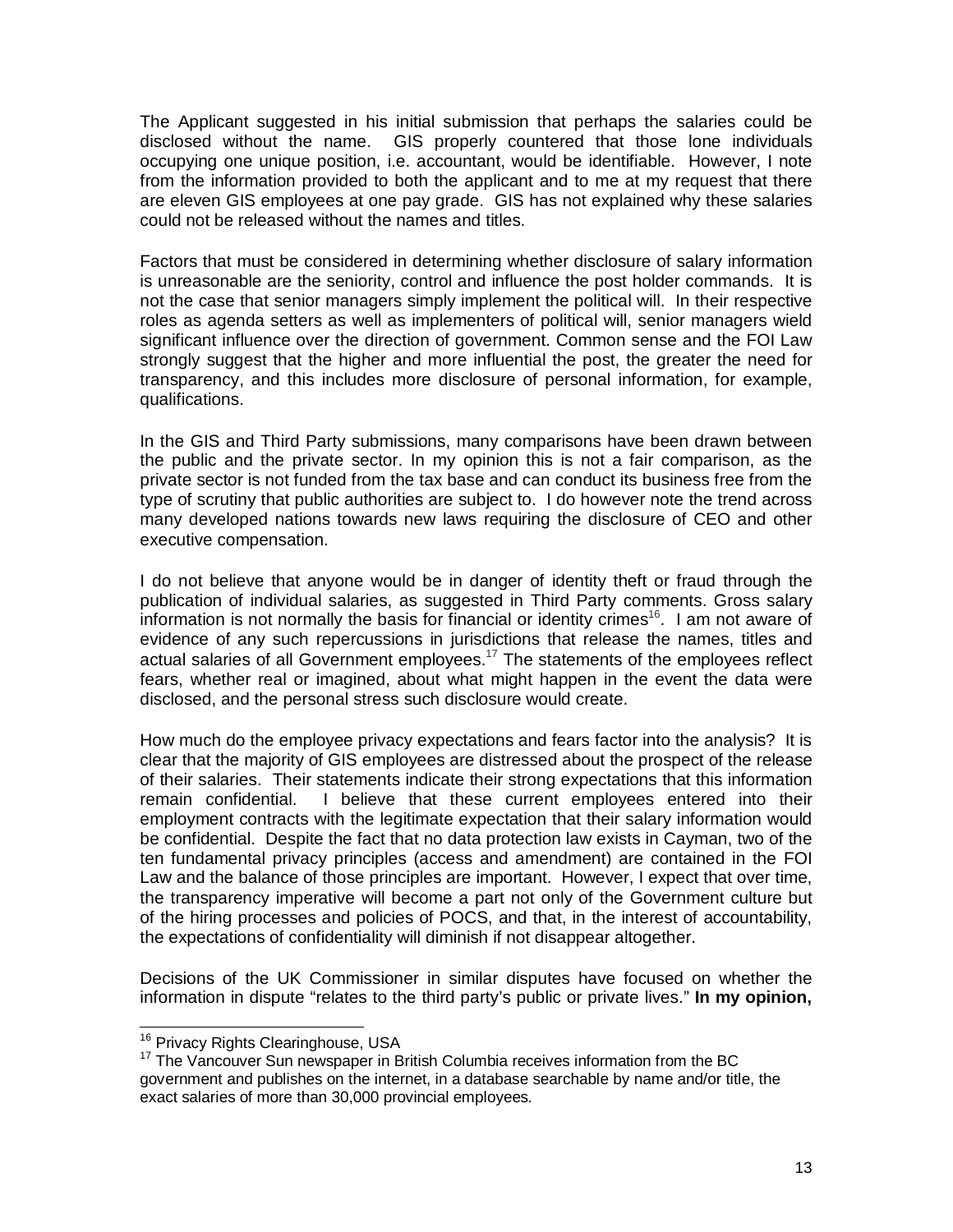**the salary bands relate to the public lives of the employees, and the exact salary relates to the private lives of the employees.** 

**I conclude that the disclosure of the specific salary information of all GIS employees, with the exception of the Chief Officer, would constitute an unreasonable disclosure of personal information.**

#### **3. DOES THE PUBLIC INTEREST REQUIRE DISCLOSURE OF INDIVIDUAL SALARY INFORMATION?**

Section 26 of the FOI Law states:

"Notwithstanding that a matter falls within sections 18, 19(1)(a), 20(b), (c) and (d), 21, 22, 23 and 24, access shall be granted if such access would nevertheless be in the public interest."

The "public interest" in section 2 of the Regulations "means, but is not limited to, things that *may or tend to*:

- (a) promote greater public understanding of the processes or decisions of public authorities;
- (b) provide reasons for decisions taken by Government;
- (c) promote the accountability of and within Government;
- (d) promote accountability for public expenditure or the more effective use of public funds;
- (e) facilitate public participation in decision making by the Government;
- (f) improve the quality of services provided by Government and the responsiveness of Government to the needs of the public or of any section of the public;
- (h) deter or reveal wrongdoing or maladministration;
- (i) reveal information relating to the health and safety of the public, or the quality of the environment or heritage sites, or measures to protect any of those matters; or
- (j) reveal untrue, incomplete or misleading information or acts of a public authority."

The threshold under this section is whether disclosure "*may or tend to*" achieve any of the articulated outcomes. An examination of the definitions of "may" or "tend to" indicate that the standard of proof required for the public interest test override is relatively low. Therefore, a high probability or great certainty is not necessary to release records in the public interest. A record *must* be released if its release may or tend to achieve one of the outcomes.

#### **3 (a) The position of GIS**

GIS believes that it has met the public interest test by disclosing the salary bands. It relies in part on a decision by the UK Information Commissioner where it was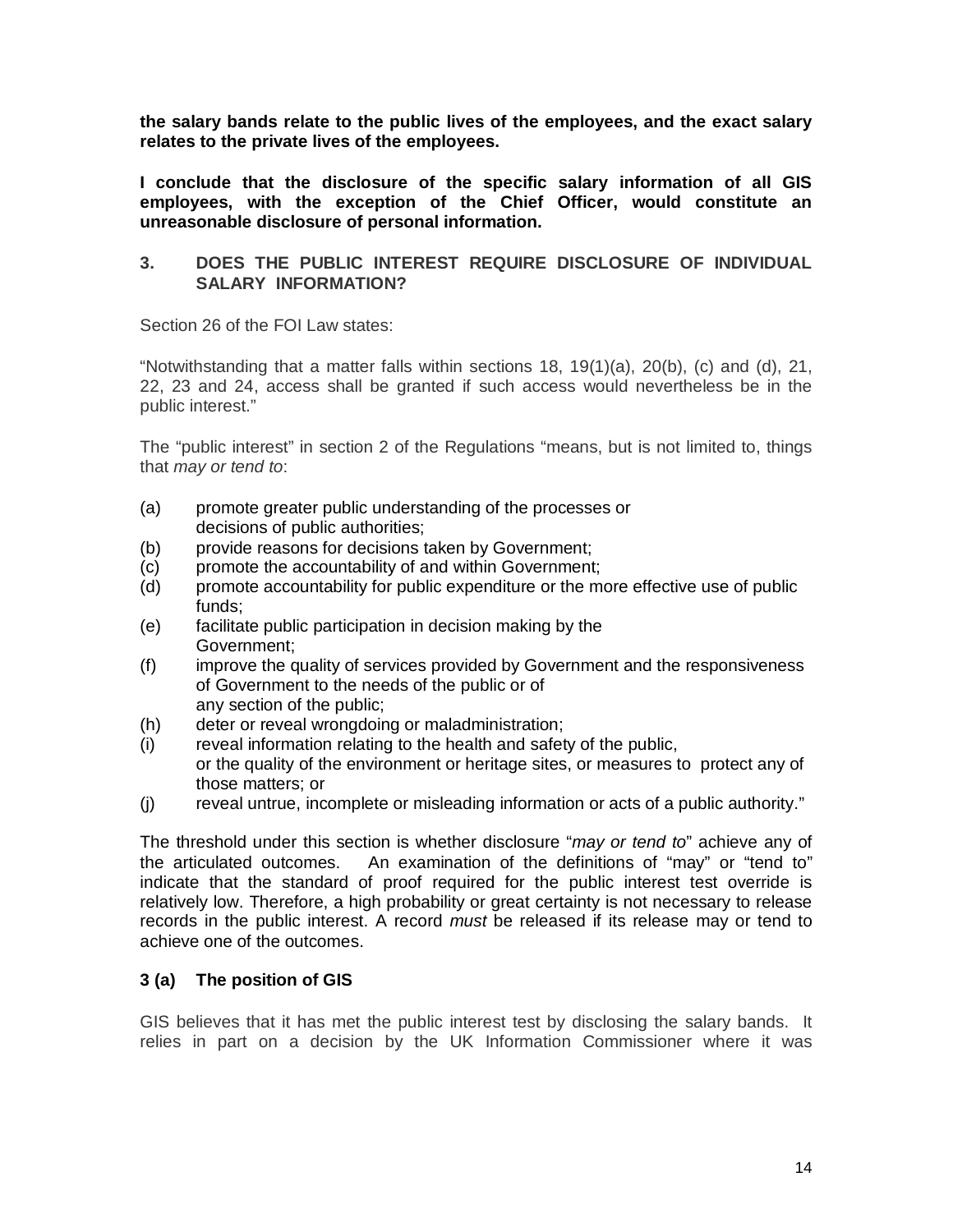determined that the salary bands were sufficient to satisfy the public interest.<sup>18</sup> Again, I note that the UK legislation from which this decision derives does not contain the same public interest test, and certainly not one as robust as that found in the Cayman FOI Law. Furthermore, the UK FOI Law must be read in conjunction with the UK Data Protection Act, which is not the case here.

GIS states that, because employees' salaries are set "through a standard process" disclosure of the specific salaries would not achieve any of the objectives stated in section (g) or (i). Due to an obvious drafting error, there in fact, is no (g), so in this context, I assume GIS is referring to (h) and (j).

# **3 (b) The position of the Civil Service Association**

The Civil Service Association agrees that, as "salaries are a component of the cost of Government, it is reasonable to expect that citizens would need to know what that overall cost is. This information is available through the budget documents, which are in the public domain. It is also reasonable to expect that citizens would want to ensure that job pricing is being done properly. This is accomplished by comparing the salary bands of employees to their respective job descriptions."

The Civil Service Association believes that requests for individual salaries "crosses the line from governmental operations" and does not provide the public with "any significantly greater knowledge of government operations."<sup>19</sup>

### **3 (c) Third Party comments**

The Third Party comments uniformly suggest that the public interest has been met by disclosure of the salary bands, and that there is very little in any additional value in disclosing the exact salaries.

#### *Comments of the two employees that have consented to the release of their salaries:*

Of the two employees that consented to the release of their specific salaries, one stated that it was not personal information, and the other thought it should be released but commented that "in the past salaries have been unfairly set in GIS, and the unit might suffer a morale problem if we all knew each other's salaries."

### **3 (d) The position of the Applicant**

The Applicant argues that the citizens of Cayman are essentially the "shareholders" of Government, and as such "should be given precise and correct information concerning where every dime of their money is spent." Standard documents such as the Annual Plan and Estimates provide global information but do not provide sufficient details to allow a person to formulate an opinion on whether the expenditures are proper. He states that "this is precisely the problem with the "salary ranges"…an observer looking at

 $\overline{a}$  $^{18}_{12}$  UK Information Commissioner Decision Notice, 8 January 2008, Reference: FS50163927

<sup>&</sup>lt;sup>19</sup> Submission of the Civil Service Association, June 26, 2009.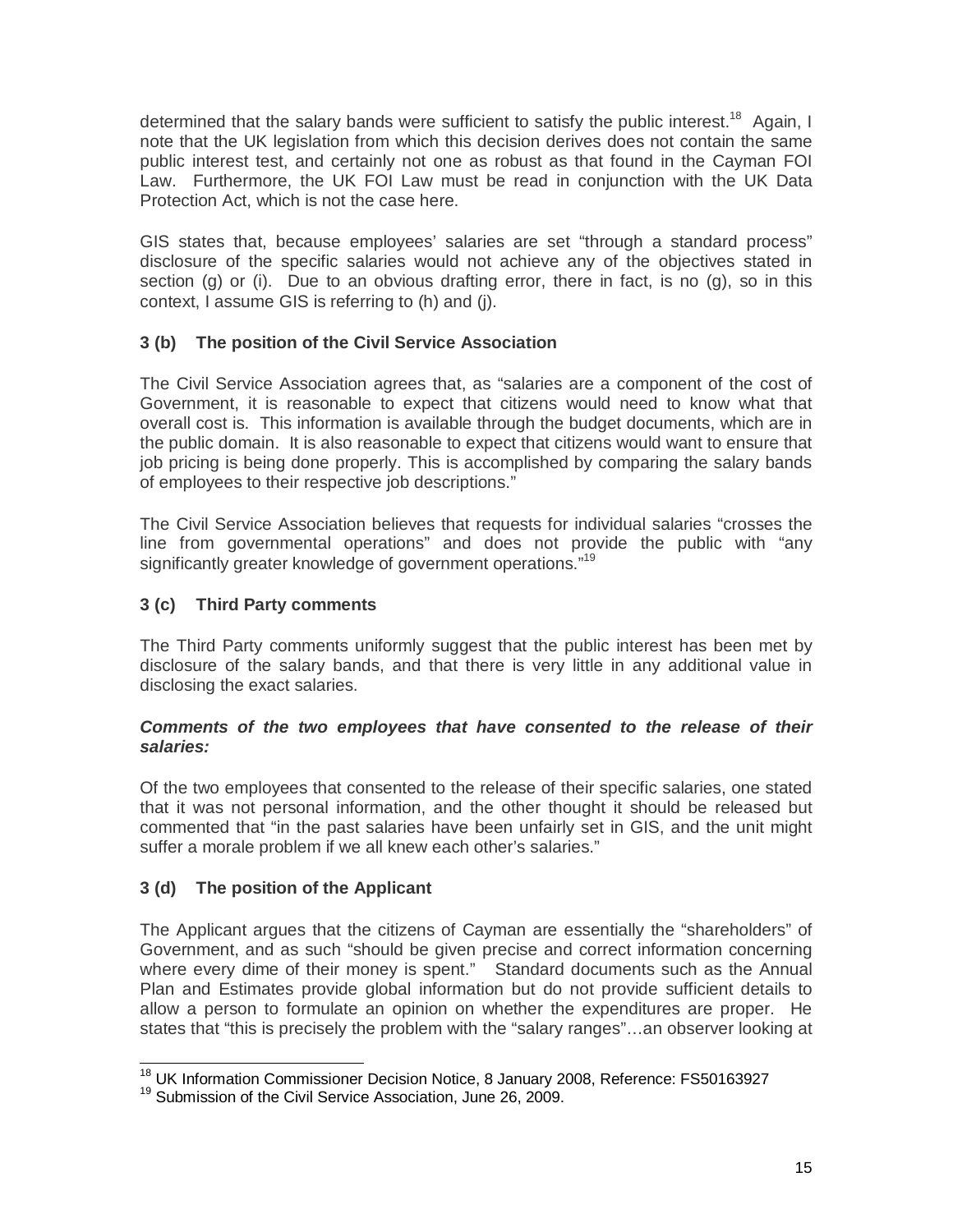"salary ranges" in any government department would have no idea how that money is really being spent.

#### **3 (e) Discussion and finding - must the information be disclosed in the public interest?**

The general thrust of the GIS, Civil Service Association and the Third Parties' arguments with respect to the public interest is that disclosure of the salary bands satisfies the public interest.

Section (d) of the definition of "public interest" provides that records be disclosed if their release may, or may tend to, "promote accountability for public expenditures or the more effective use of public funds".

Does the release of salary grids, as opposed to the individual salaries, satisfy section (d)? The information GIS provided to the applicant shows that the salary differentials between the low end and the high end of each position within GIS ranges from a low of \$9,000 to a high of \$27,672**. In my opinion, this information is too broad to reasonably promote any accountability for how salary dollars of GIS is spent.**  Although the total salary figure of GIS is available, one cannot tell from the bands themselves whether, for example, most of the employees are compensated at the top end of the band, or whether employees are compensated outside the band. It would not allow any comparison with other departments, public authorities or the private sector.

Senior public servants exert significant pressure on the budgets through their influence over policy decisions. Most troubling is the fact that the more senior the public servant, the wider the salary band and therefore the less clear the accountability. In the instance of GIS, the Acting Chief Information Officer is paid anywhere from \$80,208 to \$107, 880 - the largest differential in the authority. It is worth noting that the smallest band, hence the greatest transparency, are for those individuals at the bottom end of the scale. **Although I have already found that disclosure of senior management salaries is not an unreasonable disclosure of personal information, the public interest test also requires its disclosure.**

**It is contrary to the spirit of the legislation and to the specific wording in the public interest test to suggest that a salary band this wide provides sufficient expenditure accountability and satisfies the public interest.**

### **4. WOULD DISCLOSURE OF THE INFORMATION PREJUDICE THE EFFECTIVE CONDUCT OF PUBLIC AFFAIRS?**

Section 20(1) (d) states:

- (1) A record is exempt from disclosure if-
	- (d) its disclosure would otherwise prejudice, or would be likely to prejudice, the effective conduct of public affairs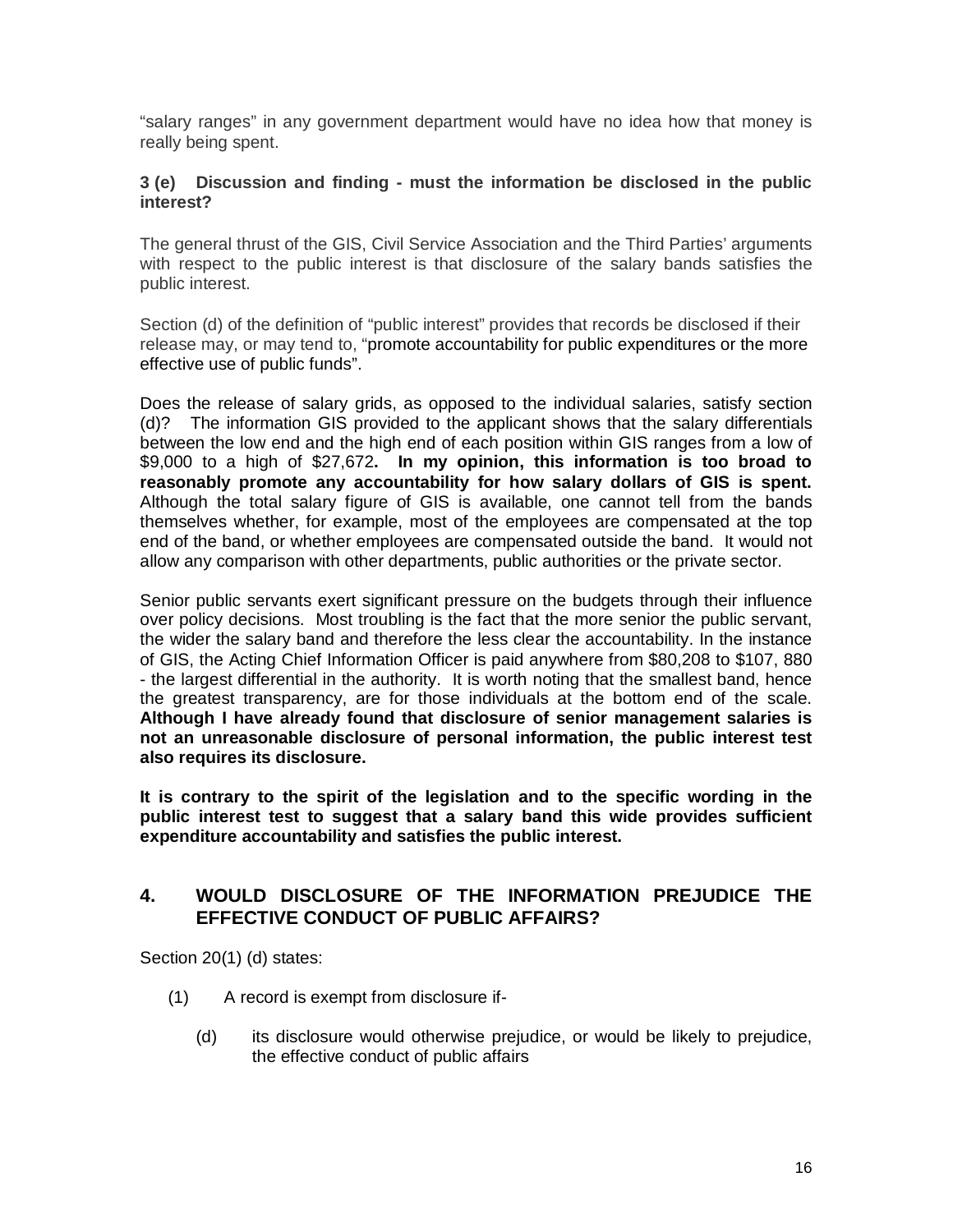In the FOI Law, different exemptions to disclosure require different standards of proof, depending on the gravity of the harm that is anticipated by the disclosure. For example, the law enforcement section allows a public authority to withhold information if the disclosure would "affect" an investigation, which is a lower threshold than "prejudice" as stated in section 20(1)(d). The more serious the anticipated harm, the higher the evidentiary threshold.

# **4 (a) The position of GIS**

GIS believes that disclosure of the specific salaries would create an inevitable decline in morale and the delivery of public services, and states at page 4 of its initial submissions that:

"There is a real danger that releasing the exact salaries will result in deterioration in employee/employee as well as employee/employer relationships. This deterioration would lead to a more stress filled work environment, loss in motivation, morale and eventual loss in output. The effective conduct of public affairs requires staff to be in a position where they are able to deliver most efficiently and effectively."

In its reply submission, GIS takes this argument further, stating, "…releasing salaries in Cayman would have a distinct effect upon post holders – from how much they are quoted for home repairs, to whether or not they would stay in the Civil Service or instead seek jobs in the private sector, where their rights to privacy would be honoured."

### **4 (b) Third Party comments**

Several of the GIS employees provided their perspective on the same theme:

"In reaching a final decision, I would also respectfully encourage a study of other jurisdictions who have released such personal information and the dire consequences within various workforces that resulted from such actions."

"There is a potential for organizational discord if people discover that their colleagues are being paid more than them for equal work. …this could undermine the organization by diminishing the spirit of unity that has defined how we operate."

### **4 (c) The position of the Civil Service Association**

The Civil Service Association stated:

"One of our concerns is the effect that revelations of private information could have on the public service and in particular the Department in question. There are good reasons why most organizations around the world do not make a practice of revealing staff members individual salaries to other staff members. It could only be naturally expected that within GIS the release of staff salaries would lead to unnecessary unsettlement and disappointment as staff compare their placement within bands when compared to their colleagues. This would definitely have an impact on morale within the department. Coupled with the high cost of living, it is reasonable to assume that at least some employees will attempt to renegotiate their placement within salary bands. …it would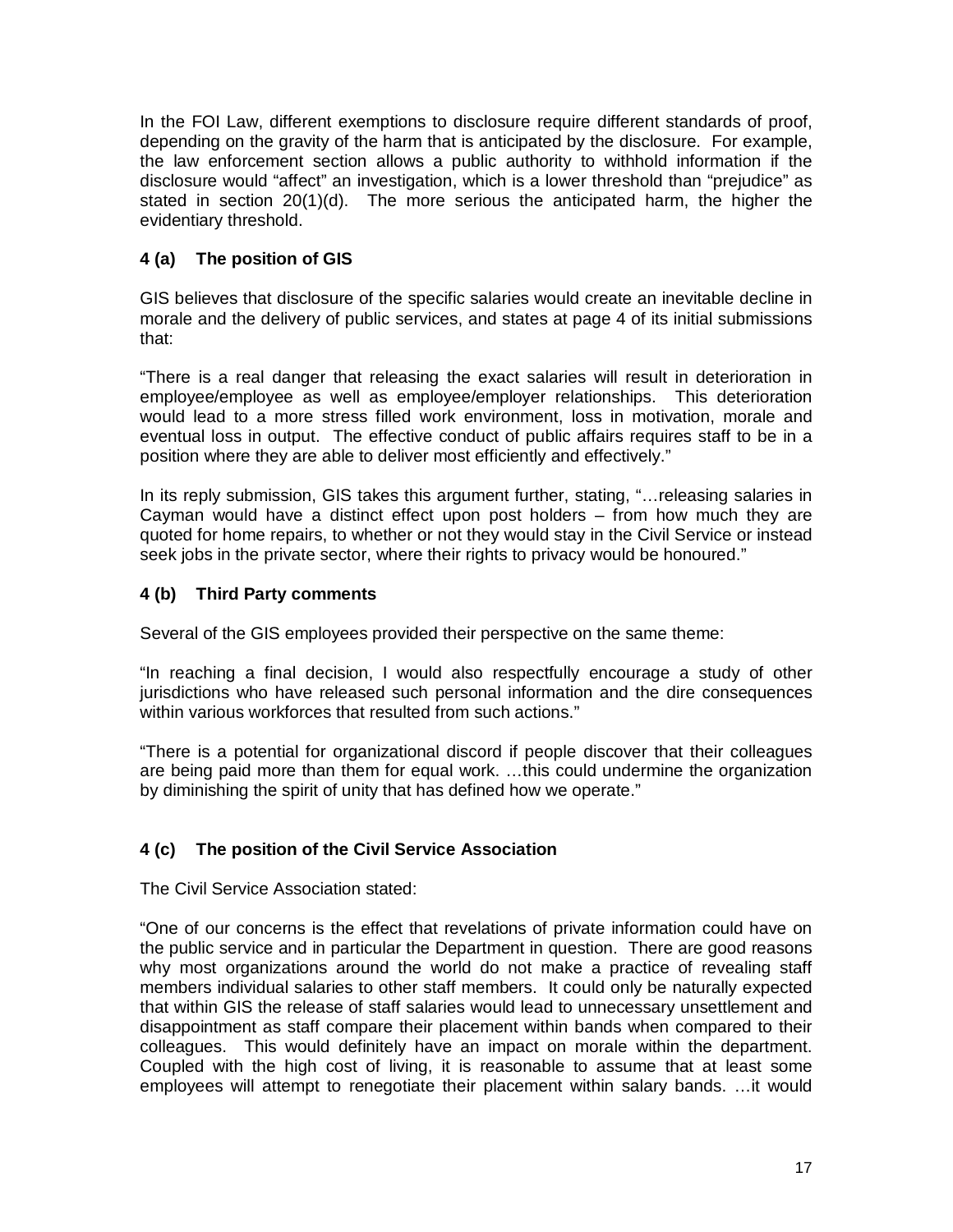initiate an exercise wherein management would have to justify to employees the decisions taken for placing them on the particular point that they are on … this may ultimately lead to …a negative incentive to keep all employees at the same point, regardless of their specific mix of skills, experience and other factors; which again could translate into further drops in morale. If this trend were to spread throughout the service by repeated disclosure of the specific salaries of employees, the morale issues faced by managers could be substantial and significantly affect the public service."<sup>20</sup>

# **4 (d) The position of the Applicant**

"Our response is simply to reiterate the statements we have previously made regarding the release of salaries, government expenditure and public information in general in the Cayman Islands. It is simply not a high enough standard to argue that certain information should be withheld because people will be upset. If this argument is to be allowed to stand in this case, section 20 (1)(d) can then be used to deny almost any FOI request one might think of because it could "prejudice the effective conduct of public affairs," by which government means people will be too angry or jealous to do their jobs. Many, many people within government have been upset and angry that information regarding certain matters has been given to the media under FOI. We imagine this will continue as the FOI process moves along, until individuals finally accept that this instrument of openness and transparency is here to stay."<sup>21</sup>

#### **4 (e) Discussion and finding – would disclosure of the information prejudice the effective conduct of public affairs?**

None of the statements made by GIS, the third parties or the intervener is supported by objective evidence, and I regard them, at best, as conjecture. As stated earlier, the greater the degree of harm, the greater the obligation to produce reasonable and convincing evidence.

I am aware that more than one hundred and forty countries in the world have adopted or are in the process of adopting freedom of information legislation and there is wide variation amongst those countries as to the extent of government salary information released either in response to an FOI request or proactively in the form of routine release. $^{22}$  I am also not aware of any calamitous drop in morale and effective public service in those jurisdictions that release or chose to release, through enactment of an FOI statute, the precise salaries of government employees.

Civil servants are well aware that employees in the same salary band may in fact be remunerated differently, based on skill level, experience, tenure and qualification, as permitted by the Public Service Management Law and the Pay Policy of POCS. Therefore, it does not necessarily follow that if the decisions flowing from the policy were confirmed by disclosure of the actual salaries, morale would suffer and the delivery of public services would be impacted. That managers may have to explain those decisions in my view, would be a positive step towards greater managerial transparency and accountability within a government agency.

 $\overline{a}$  $^{20}$  Submission of the Cayman Islands Civil Service Association, June 26<sup>th</sup>, 2009

 $21$  Reply submission of the Applicant, July 21, 2009.

<sup>&</sup>lt;sup>22</sup> National Freedom of Information Bills and Regulations, 2009, Privacy International, UK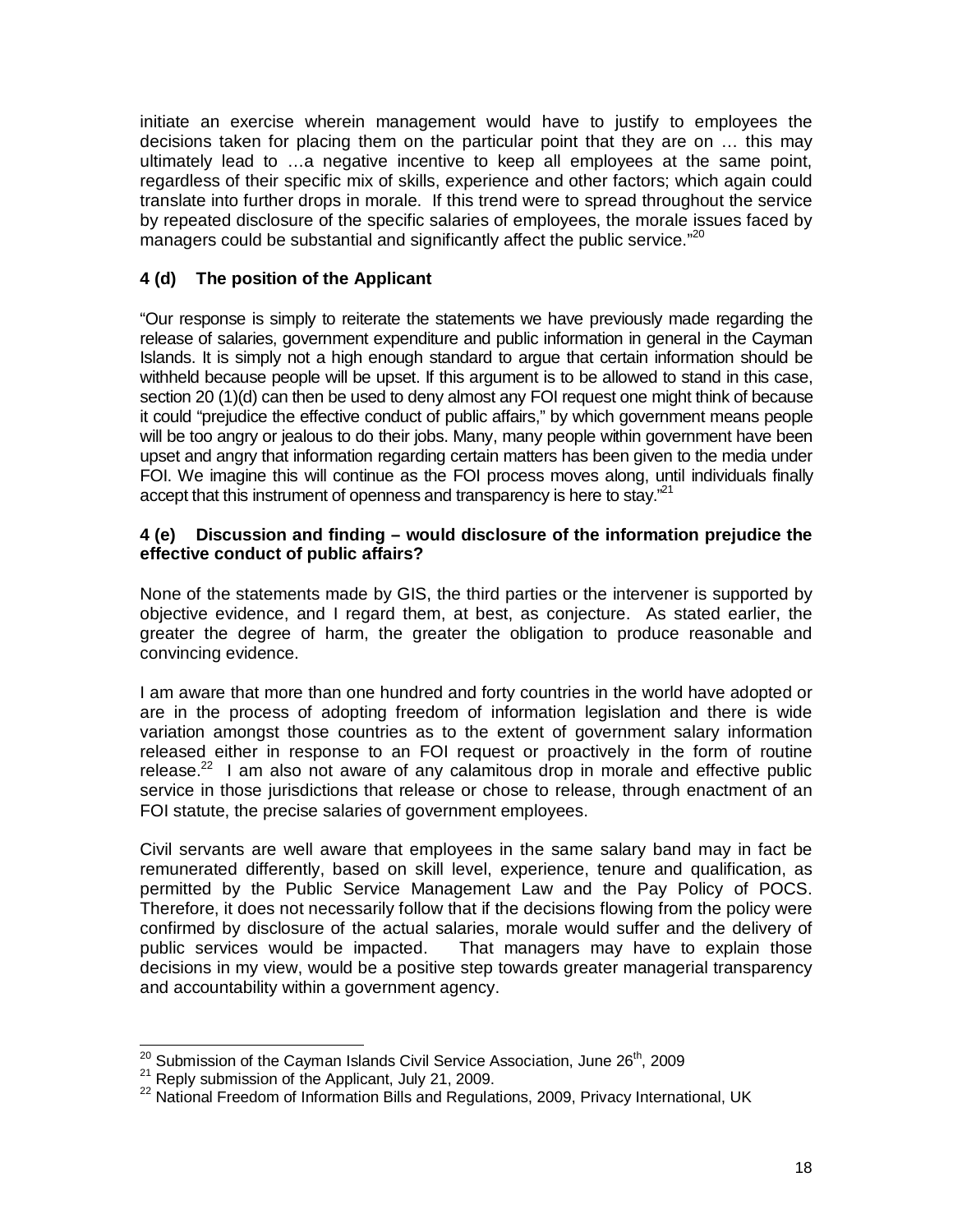The position of GIS is that the salary information they already release through the salary bands is sufficient to enable someone to "form a clear picture of the nature of GIS employee's remuneration…" The general salaries of public servants are already known through the release of salary bands, and there is no evidence that this has resulted in government employees receiving higher quotes for local services or any experiencing financial or other harm.

I agree with the applicant, that the intent of this section is not to protect people from discomfort, hurt feelings or strained relationships.

# **I find that section 20(1)(d) does not apply to the records in dispute.**

# **H. DISCUSSION**

Government salaries represent a significant expenditure in the overall budget. I provide the following factors, which do not constitute part of this decision, for public authorities to consider when deciding whether or not to disclose salary information:

- Whether the employee occupies an executive or senior management position that has significant accountability, control and influence over policy direction;
- Whether permanent or acting salaries have been awarded in a manner consistent with established policies and procedures;
- Whether to provide greater transparency, individual salaries should be disclosed, by name and title, within a smaller range than the existing salary bands.
- Where there are sufficient numbers of employees at the same point on the salary grade to ensure anonymity, whether the exact salaries should be disclosed in an unidentified format;
- Whether there is evidence of maladministration with respect to the setting of salaries;
- Whether an employee has consented to disclose their exact salary.